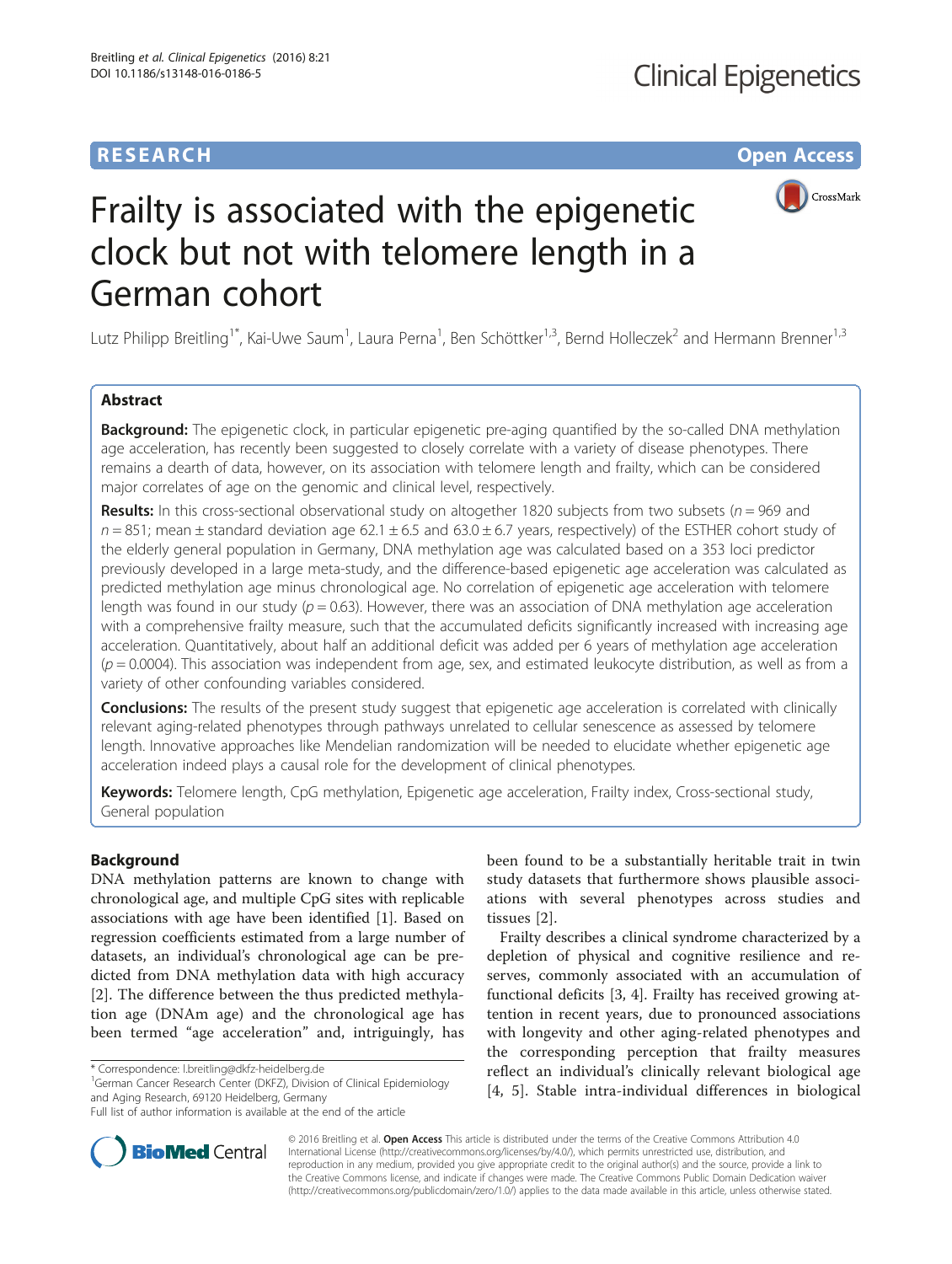aging and accruing frailty exist [\[6](#page--1-0)], and DNA methylation patterns might play a role in this phenomenon [\[7](#page--1-0)].

Telomere length (TL) has been suggested to reflect an individual's biological age at the genomic DNA level, and associations of measures of TL with various agingand frailty-related phenotypes, such as sarcopenia [\[8](#page--1-0)] and bone loss [\[9\]](#page--1-0), have been reported. Whereas epigenetic age acceleration has been shown to be associated with various cancer phenotypes [\[2](#page--1-0)], its correlation with TL apparently has not been investigated to date, and seemingly only one study has addressed age acceleration and frailty [[10\]](#page--1-0). In a rare study analyzing both TL and DNAm age, the development of symptoms of posttraumatic stress syndrome was associated with both variables—in plausibly opposite, yet altogether unexpected directions—but their mutual correlation apparently was not investigated [[11\]](#page--1-0).

A better understanding of the interplay of epigenetic and genomic correlates of age as determinants of clinical frailty could help to elucidate novel pathways to healthy aging and longevity. In the present study, the correlation of epigenetic age acceleration with TL and frailty was investigated in two large subsets of a general population sample of community-dwelling older adults in Germany. In light of inconclusive previous findings on associations of TL with frailty [[12\]](#page--1-0), interaction analyses were conducted to evaluate whether DNAm age alters the association of TL with frailty.

# Results

# Description of study population and main variables

Major characteristics of the study populations are shown in Table 1. The two ESTHER subsets analyzed in the present work—dataset 1 consisting of 1000 consecutively recruited participants of the ESTHER cohort and dataset 2 originating from a case-cohort design (see "[Methods](#page-5-0)" section for details)—resembled one another closely, although some of the slight differences between these two very large subsets were statistically significant. The mean age was 62.1 and 63.0 years, respectively. Methylation age and difference-based epigenetic age acceleration appeared somewhat higher in dataset 2, in which relative telomere length also tended to be lower. There was no difference with respect to the frailty index. Current smoking was prevalent in one fifth of participants in both datasets, and harmful alcohol consumption was reported by less than 10 % of participants. Histograms of the main analysis variables are shown in Additional file

| Characteristic                         |            | Dataset 1   | Dataset 2  | $p^{\rm a}$ |
|----------------------------------------|------------|-------------|------------|-------------|
| Total                                  | $\sqrt{n}$ | 969         | 851        |             |
| Age in years                           | $\mu$ (SD) | 62.1(6.5)   | 63.0(6.7)  | 0.0078      |
| Methylation age in years               | $\mu$ (SD) | 61.7(7.1)   | 64.6 (7.7) | < 0.0001    |
| Age acceleration in years <sup>b</sup> | $\mu$ (SD) | $-0.5(5.0)$ | 1.6(5.3)   | < 0.0001    |
| Relative telomere length               | $\mu$ (SD) | 1.22(0.31)  | 1.03(0.27) | < 0.0001    |
| Frailty index (in %)                   | $\mu$ (SD) | 25.0 (14.7) | 25.5(15.1) | 0.41        |
| Sex                                    |            |             |            |             |
| Females                                | n(%)       | 484 (50.0)  | 464 (54.5) | 0.051       |
| Males                                  | n(%)       | 485 (50.1)  | 387 (45.5) |             |
| Smoking behavior <sup>c</sup>          |            |             |            |             |
| Never                                  | n(%)       | 455 (48.0)  | 371 (45.0) | 0.38        |
| Former                                 | n(%)       | 320 (33.7)  | 284 (34.5) |             |
| Current                                | n(%)       | 174 (18.3)  | 169 (20.5) |             |
| Alcohol consumption <sup>c</sup>       |            |             |            |             |
| None                                   | n(%)       | 300 (33.6)  | 260 (33.7) | 0.76        |
| $<$ 20 g/d (women), $<$ 40 g/d (men)   | n(%)       | 524 (58.6)  | 458 (59.4) |             |
| 20+ g/d (women), 40+ g/d (men)         | n(%)       | 70 (7.8)    | 53 (6.9)   |             |
| History of cancer <sup>c</sup>         |            |             |            |             |
| Self-report negative                   | n(%)       | 882 (93.2)  | 742 (90.5) | 0.034       |
| Self-report positive                   | n(%)       | 64 (6.8)    | 78 (9.5)   |             |

Table 1 Description of two subsets of the ESTHER study, an epidemiological study of the elderly general population in Germany

Dataset 1, consecutively recruited subsample of the source study. Dataset 2, sampled in the context of a case-cohort study. For details, see text

<sup>a</sup> Chi-square test for categorical variables, *t* test for continuous variables<br><sup>b</sup> Difference-based age acceleration, i.e., methylation age—chronological age<br><sup>c</sup> Missing values (dataset 1, dataset 2) in smoking (20, 27)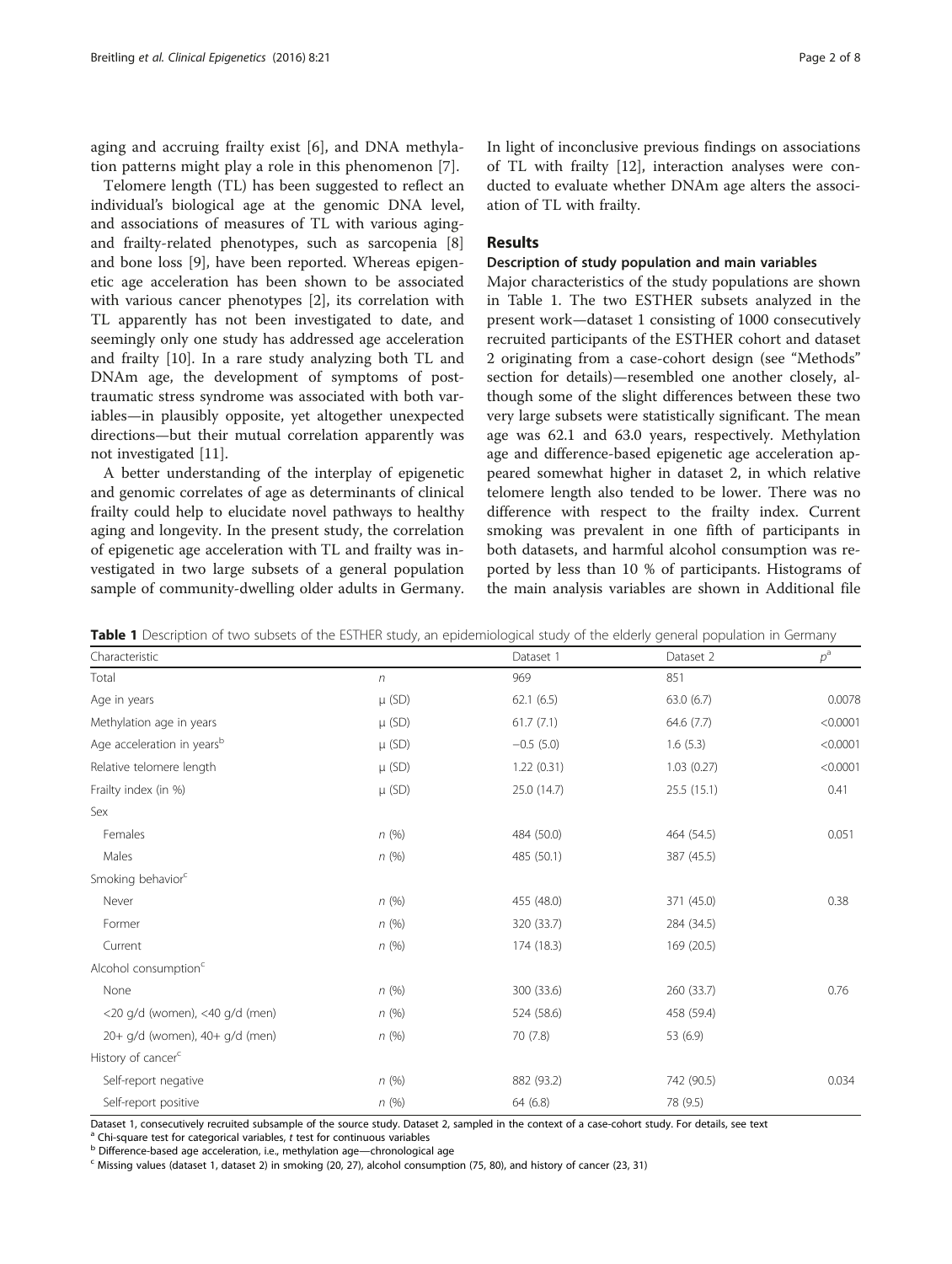[1:](#page-6-0) Figure S1 and suggested some skewness of frailty only, whereas DNAm age acceleration and relative telomere length closely followed a normal distribution.

#### Age acceleration and telomere length

When exploring the sex-adjusted associations of chronological age and methylation age with relative telomere length in regression models of our combined dataset, the associations of both variables with relative telomere length were clearly significant  $(p < 0.0001$ ; details not shown). The corresponding  $F$  values were 46.8 for chronological age and 32.9 for DNA methylation age, suggesting a possibly closer correlation with cellular senescence for the former variable. The results of regression analyses of relative telomere length on difference-based methylation age acceleration are shown in Table 2. In both ESTHER subsets and in the combined analysis, the estimated coefficients were small and not statistically significant. The results of inverse sampling probabilityweighted regression (i.e., adjusting for the case-cohort nature of substudy 2; see the "[Methods](#page-5-0)" section) were overall similar to the main analyses. For example, the estimate in the age-, sex- and leukocyte distributionadjusted model was −0.0004 instead of −0.0006, and the result in the model additionally adjusted for cancer history was similarly stable and likewise changed to -0.0004 instead of −0.0006 (details not shown). Note that these and all other regression models in the present work included a random effect for the methylation array in order to remove potential confounding by batch effects.

#### Age acceleration and frailty

The regression modeling of the frailty index on epigenetic age acceleration is summarized in Table [3](#page-3-0). The estimates suggested positive associations between age acceleration and frailty index (FI) in both datasets, with statistically significant results in the fully adjusted models in both individual datasets and the combined analysis. After adjustment for age, sex, and leukocyte distribution, FI increased by about 0.25 % points per year of epigenetic age acceleration.

To improve the interpretability of this result, we aimed to derive a more tangible presentation of the estimated association. Since the FI used increases by about 2.9 % points per deficit, a 0.25 % points increase per year of epigenetic age acceleration translates into one additional deficit per  $2.9/0.25 = 11.6$  years of acceleration. Rounding conservatively, we thus may state that our results suggest one added deficit per 12 years of methylation age acceleration, or half an added deficit per 6 years of methylation age acceleration.

The adjustment for additional variables had no relevant impact, and the results were comparable when analyzing women and men separately. In the latter analysis, the confidence intervals around the male estimate in dataset 1 and around the female estimate in dataset 2 included the null effect, which might be due to sample size limitations. Weighted regression likewise produced similar results (details not shown).

## Interaction analysis of methylation and telomeres on frailty

In the context of predicting frailty from relative telomere length, the additional consideration of an interaction with epigenetic age acceleration did not improve the prediction of FI (Table [4\)](#page-3-0), which renders it unlikely that differences in epigenetic age acceleration could be responsible for the inconsistency of findings on associations between FI and telomere length in previous studies (see the "[Discussion](#page-3-0)" section below).

Table 2 Results of linear mixed regression models predicting relative telomere length (RTL) from difference-based methylation age acceleration

| Covariables                                     | Dataset 1                         | Dataset 2                       | Overall                           | $p^{\rm a}$ |
|-------------------------------------------------|-----------------------------------|---------------------------------|-----------------------------------|-------------|
| None                                            | $0.0013 (-0.0017, 0.0043)$        | $-0.0016$ ( $-0.0044$ , 0.0012) | $0.0000 (-0.0021, 0.0021)$        | 1.00        |
| Age                                             | $-0.0009$ ( $-0.0039$ , 0.0022)   | $-0.0031$ $(-0.0060,-0.0003)$   | $-0.0018$ ( $-0.0039$ , 0.0003)   | 0.094       |
| Age, sex                                        | $-0.0004$ $(-0.0035, 0.0027)$     | $-0.0021$ ( $-0.0050$ , 0.0007) | $-0.0011$ $(-0.0032, 0.0010)$     | 0.30        |
| Age, sex, leucocyte distribution (LD)           | $0.0001$ ( $-0.0033$ , $0.0034$ ) | $-0.0014$ $(-0.0044, 0.0016)$   | $-0.0006$ ( $-0.0028$ , 0.0017)   | 0.63        |
| Age, sex, LD, smoking                           | $0.0001$ ( $-0.0033$ , $0.0035$ ) | $-0.0015$ ( $-0.0046$ , 0.0015) | $-0.0006$ ( $-0.0028$ , 0.0017)   | 0.63        |
| Age, sex, LD, alcohol                           | $-0.0002$ ( $-0.0036$ , 0.0033)   | $-0.0017$ $(-0.0048, 0.0015)$   | $-0.0009$ $(-0.0032, 0.0015)$     | 0.48        |
| Age, sex, LD, history of cancer                 | $0.0001$ ( $-0.0032$ , 0.0035)    | $-0.0017$ ( $-0.0047$ , 0.0013) | $-0.0006$ ( $-0.0029$ , 0.0016)   | 0.58        |
| Age, sex, LD, interaction (age accel. with sex) |                                   |                                 |                                   |             |
| Estimate in females                             | $-0.0020$ $(-0.0064, 0.0023)$     | $-0.0014$ $(-0.0054, 0.0026)$   | $-0.0011$ $(-0.0041, 0.0018)$     | 0.45        |
| Estimate in males                               | $0.0024 (-0.0022, 0.0070)$        | $-0.0014$ $(-0.0056, 0.0028)$   | $0.0001$ ( $-0.0030$ , $0.0032$ ) | 0.96        |

Shown is the estimated change (95 % confidence interval) in RTL per year of age acceleration. All models are adjusted for methylation array batch and telomere assay batch using a random effect

 $a_p$  values refer to type 3 tests of fixed effects of the overall model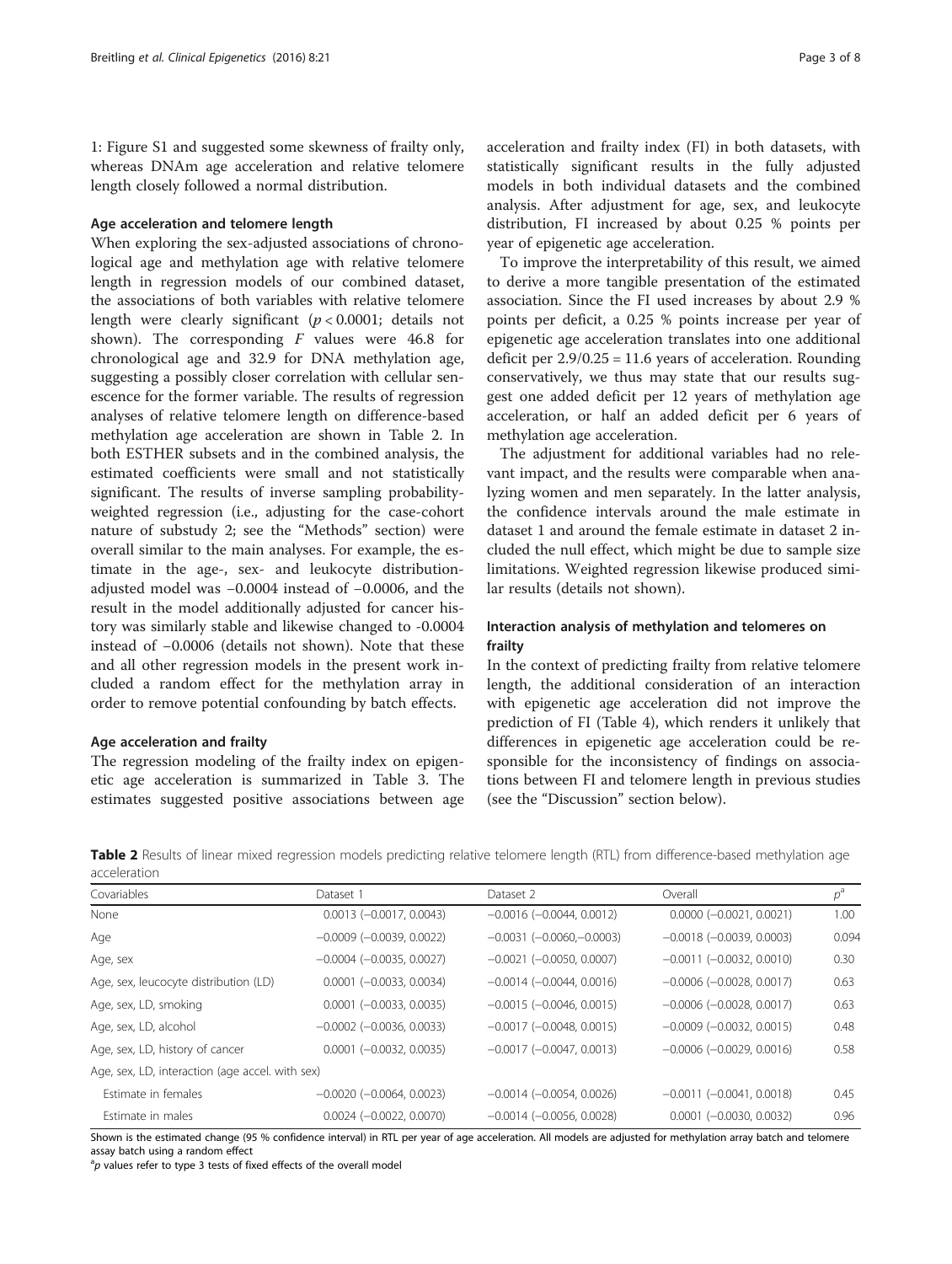<span id="page-3-0"></span>

| Table 3 Results of linear mixed regression models predicting the frailty index (FI) from difference-based methylation age |           |           |         |  |
|---------------------------------------------------------------------------------------------------------------------------|-----------|-----------|---------|--|
| acceleration                                                                                                              |           |           |         |  |
| Covariables                                                                                                               | Dataset 1 | Dataset 2 | Overall |  |

| Covariables                                     | Dataset 1                     | Dataset 2                     | Overall                       | $p^a$  |
|-------------------------------------------------|-------------------------------|-------------------------------|-------------------------------|--------|
| None                                            | $-0.023$ ( $-0.208$ , 0.162)  | $0.087 (-0.107, 0.281)$       | $0.039 (-0.092, 0.170)$       | 0.56   |
| Age                                             | $0.167 (-0.019, 0.353)$       | $0.214$ ( $0.021$ , $0.407$ ) | $0.183$ ( $0.053$ , $0.313$ ) | 0.0059 |
| Age, sex                                        | $0.183 (-0.005, 0.371)$       | $0.242$ ( $0.046$ , $0.439$ ) | $0.201$ ( $0.069$ , $0.333$ ) | 0.0028 |
| Age, sex, leukocyte distribution (LD)           | $0.250$ ( $0.047$ , $0.453$ ) | $0.274$ ( $0.068$ , $0.481$ ) | $0.255$ ( $0.115$ , $0.396$ ) | 0.0004 |
| Age, sex, LD, smoking                           | 0.243 (0.038, 0.448)          | 0.282 (0.074, 0.491)          | 0.256 (0.113, 0.398)          | 0.0004 |
| Age, sex, LD, alcohol                           | $0.289$ (0.080, 0.497)        | 0.280 (0.070, 0.490)          | $0.277$ (0.133, 0.421)        | 0.0002 |
| Age, sex, LD, history of cancer                 | $0.234$ (0.030, 0.437)        | 0.275(0.067, 0.484)           | 0.250(0.108, 0.391)           | 0.0006 |
| Age, sex, LD, interaction (age accel. with sex) |                               |                               |                               |        |
| Estimate in females                             | $0.304$ ( $0.036$ , $0.572$ ) | $0.246 (-0.026, 0.519)$       | $0.269$ (0.082, 0.455)        | 0.0048 |
| Estimate in males                               | $0.190 (-0.089, 0.469)$       | $0.307$ ( $0.013$ , $0.601$ ) | 0.241 (0.046, 0.436)          | 0.016  |

Shown is the estimated change (95 % confidence interval) in FI (expressed in %) per year of age acceleration. All models are adjusted for the methylation array

batch using a random effect

 $^{\text{a}}$  p values refer to t distribution tests of the estimates obtained by multiple imputation in the overall model

## Discussion

In this study of more than 1800 community-dwelling adults, there was evidence for an independent association of epigenetic age acceleration with frailty as measured by a deficit accumulation-based approach. Quantitatively, the observed association translated into round about half an additional deficit per 6 years—i.e., roughly 1.2 standard deviations—of age acceleration. Relative telomere length, on the other hand, was not significantly associated with age acceleration. These findings suggest that DNAm age acceleration might be correlated with clinically relevant aging-related phenotypes, in particular frailty, due to pathways unrelated to genomic age as assessed by TL.

## Age acceleration is associated with a comprehensive frailty measure

The potential relationship between epigenetic age acceleration and frailty-related phenotypes apparently has been investigated only in one previous study: in an analysis of the Lothian Birth Cohort 1936 (LBC1936), significant correlation coefficients ranging from −0.05 to −0.07 were found between DNAm age acceleration and cognitive functioning, grip strength, or lung function [[10](#page--1-0)].

Given that the LBC1936 participants were rather strictly 70 years of age when assessed for the study of age acceleration, the present findings extend the prior evidence from the old to middle-aged-old age group, as they were based on study participants aged 50 to 75 years. Moreover, whereas age acceleration was successfully analyzed with respect to three individual healthy aging-related characteristics in LBC1936, the current work employed the frailty index, a more multidimensional approach that combines parameters of multiple physiological systems and functional capacities [\[4](#page--1-0)]. This very robust frailty measure features strong replicability and validity across populations and datasets [\[13](#page--1-0)], fostering the relevance of the present findings and supporting a wide applicability to frailty-related research questions including study populations that may lack information on one frailty item or another.

Additional explorations of the association of DNAm age acceleration with subcomponents of our frailty index, which had been suggested by a reviewer, yielded intriguing additional insights: using z-transformed variables in order to obtain comparable association estimates, we found DNAm age acceleration to be associated with the 1-item self-rated general health subcomponent

Table 4 Linear regression models predicting frailty from relative telomere length (RTL) within tertiles of difference-based methylation age acceleration

| Stratum of age acceleration        | Dataset 1                    | Dataset 2                    | Overall                      |      |
|------------------------------------|------------------------------|------------------------------|------------------------------|------|
| Tertile 1 (below -1.85 years)      | $0.132(-1.253, 1.517)$       | $-0.809$ ( $-3.548$ , 1.930) | $-0.106$ ( $-1.274$ , 1.063) | 0.86 |
| Tertile $2$ (-1.85 to <2.43 years) | $-0.982$ ( $-2.635$ , 0.672) | $-0.404$ ( $-2.266$ , 1.459) | $-0.506$ ( $-1.689$ , 0.678) | 0.40 |
| Tertile $3$ ( $\geq$ 2.43 years)   | $0.960$ ( $-0.763$ , 2.682)  | $-0.135$ ( $-1.881$ , 1.611) | $0.338 (-0.829, 1.504)$      | 0.57 |

Shown is the estimated change (95 % confidence interval) of the frailty index (expressed in %) per standard deviation of RTL. All models adjusted for age, sex, leukocyte distribution, and random effects of telomere and methylation array batch

<sup>a</sup>p values refer to t distribution tests of the estimates obtained by multiple imputation in the overall model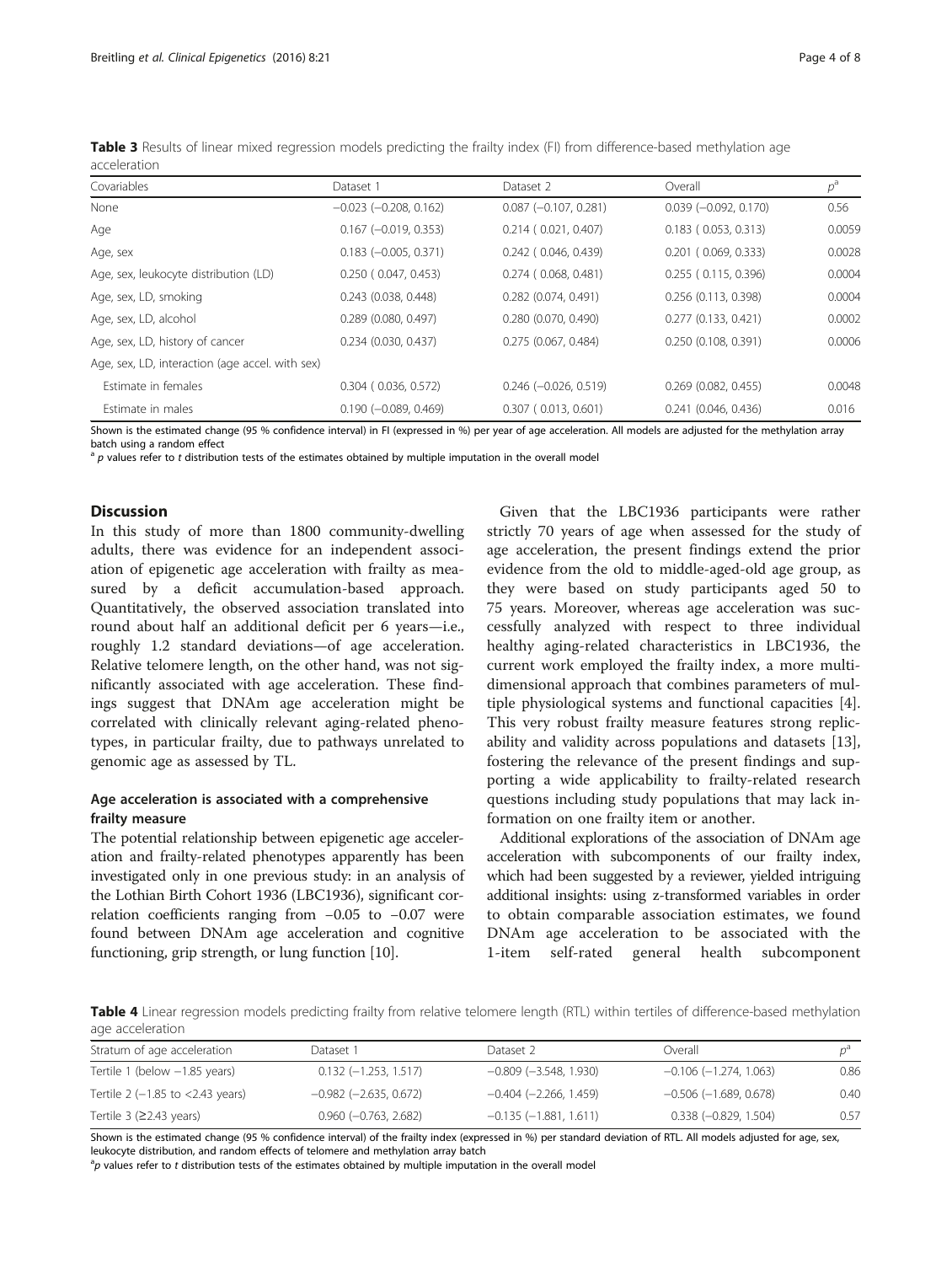(estimated coefficient, 0.016;  $p = 0.0015$ ), the 11-item disease history subcomponent (0.015,  $p = 0.0014$ ), and the 16-item activities of daily living subcomponent  $(0.015, p = 0.0019)$ , but not with the 6-item symptoms subcomponent (0.009,  $p = 0.061$ ), based on the overall model adjusted for age, sex, and leukocyte distribution. The first three association estimates were rather close to the corresponding value of 0.017 pertaining to the z-standardized full frailty index. These findings generally support the robustness of the association of epigenetic age acceleration with frailty across diverse domains, whereas the null finding for the symptoms subcomponent might reflect its substantial inherent subjectiveness.

Epigenetic processes have been termed an "attractive candidate" for explaining frailty differences, and methylation levels of some promoter CpG islands are associated with frailty [\[14\]](#page--1-0). Findings for global DNA methylation and frailty are somewhat inconsistent, though this might be due to methodological differences [[7, 14](#page--1-0)]. Major hypotheses advanced in this context include that the activation of genes involved in a response to frailty leads to a hypomethylation of respective regulatory genomic regions or that deficits in methylation maintenance lead to a dysregulation of gene expression and the development of frailty [[7](#page--1-0)]. Intriguingly, the LBC1936 study found epigenetic age acceleration but not individual CpG methylation levels to be associated with their fitness measures [\[10\]](#page--1-0), suggesting that an "accelerated" epigenetic aging may be more closely correlated to clinically relevant frailty phenotypes than any individual CpG. However, it ultimately remains unclear how the interplay of environmental factors and stochastic processes leads to the manifestation of a consistent (and possibly mechanistically relevant) epigenetic clock at specific loci in contrast to an overall inconsistent (and purely correlational) epigenetic drift [[15](#page--1-0)].

#### Age acceleration and telomere length are not correlated

In the absence of previous pertinent publications, the analysis of DNAm age acceleration with TL was motivated by the hypothesis that accelerated epigenetic aging could plausibly be associated also with cellular senescence. The ESTHER study provided no evidence for such an association. It was furthermore hypothesized that differences in DNAm age acceleration might be responsible for the inconclusive prior reports about an association of TL with frailty-related phenotypes [[8, 9](#page--1-0), [12](#page--1-0)]. However, no association of TL with frailty was found in the ESTHER cohort, regardless of the level of DNAm age acceleration.

A limited number of studies have investigated DNA methylation in association with telomere length. Global hypomethylation has been suggested to be associated

with decreasing TL [[16\]](#page--1-0), and several individual CpGs are correlated with TL independent of chronological age [[17\]](#page--1-0). Age-related differences in the methylation of subtelomeric regions further support a close link of epigenetics and cellular senescence [[18\]](#page--1-0). The absence of an association of TL with epigenetic age acceleration, however, seems to be in line with evidence suggesting that DNAm age does not reflect mitotic age [[2\]](#page--1-0), which is a major determinant of age-dependent telomere shortening [\[19](#page--1-0)].

#### Limitations and strengths

Given the observational, cross-sectional design of the present study, our findings should not be interpreted as reflecting causality. Future studies should consider repeated measurements of methylation/age acceleration as well as telomere length and frailty in order to approach this issue. Methylation analyses were done on wholeblood DNA, which constitutes a mixture of cells present in the peripheral circulation. Although methylation patterns are known to vary between tissues, DNAm age as used in the present study's main analyses features only a low correlation with cell types, presumably because it has been consciously designed as a multi-tissue predictor based on rather diverse learning data sets [[2, 11](#page--1-0)]. Differential blood counts were not available in the present study, but our main models were adjusted for leukocyte subtype distributions estimated by the Houseman method, and this had only a minor impact on the results. Contrasting the aforementioned limitations, the large size and representative nature of the study sample, as well as the use of a thoroughly constructed multi-dimensional frailty measure, are major strengths of the present work, which featured an altogether exceptional combination of data on methylation, telomeres, and frailty.

## Towards a better understanding of the human clocks

Knowledge on the interplay of genomic, epigenetic, and bioclinical aging phenomena remains surprisingly vague. Even though telomere length has been suggested to have some effects on phenotype development, current evidence altogether seems to emphasize its role as a rather innocent bystander of aging and an indicator of lifetime exposures [\[19](#page--1-0)]. Aging-associated CpG sites also are not generally related to known mechanisms of aging [\[20](#page--1-0)], and it has been described as one of the chief challenges in this field "to identify the most important genes and pathways for which altered methylation patterns contribute to age-related functional decline" [\[21](#page--1-0)]. Our study contributes to an increasing body of literature that suggests that the epigenetic clock relates to a molecular process that might play a causative role in biological aging, as exemplified by recent reports showing that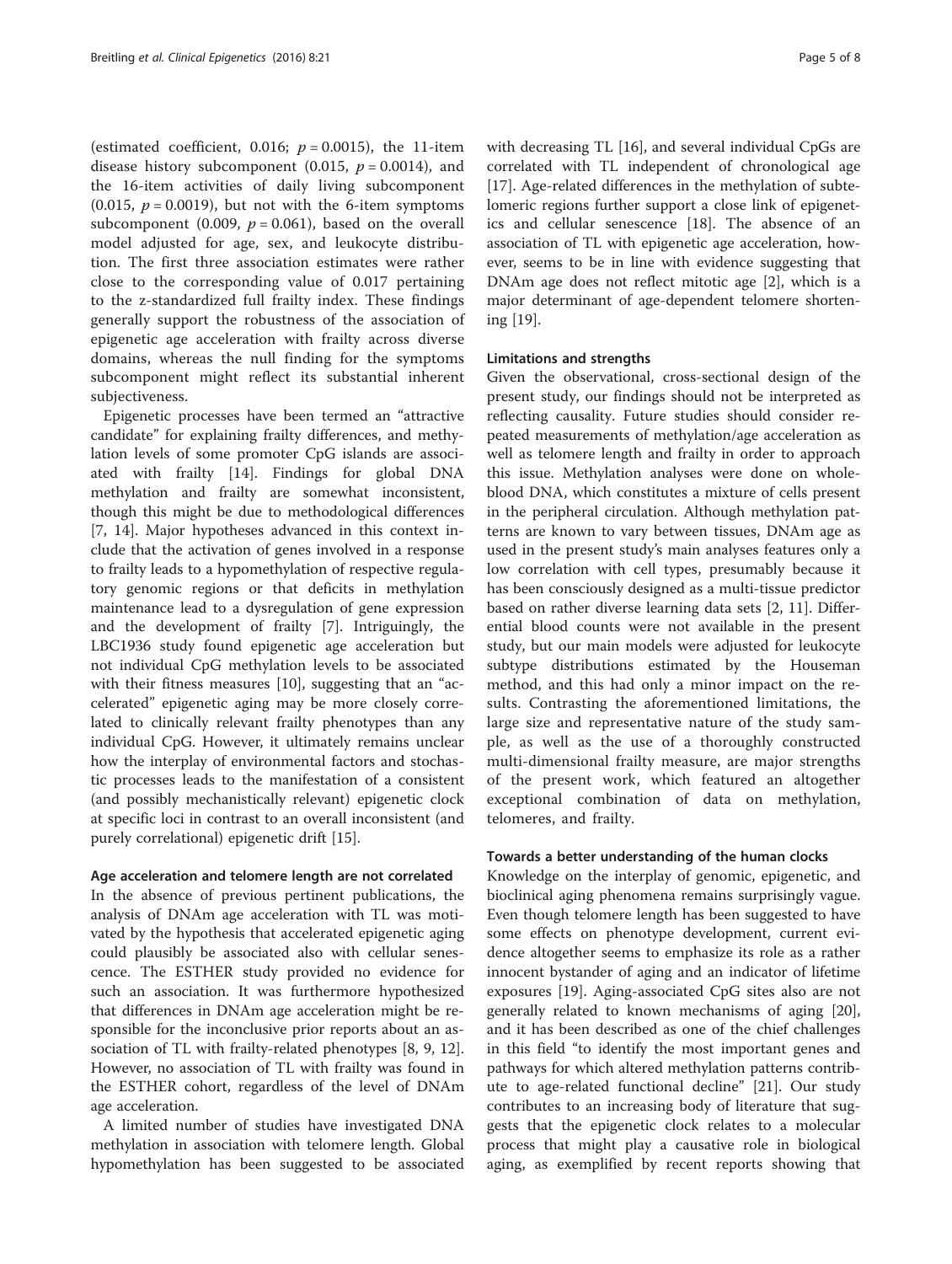<span id="page-5-0"></span>epigenetic age acceleration is prognostic of all-cause mortality [[22](#page--1-0)] and is increased in Down syndrome, which is a segmental progeria [[23\]](#page--1-0). However, the mechanistically causal nature of any altered DNA methylation patterns—including epigenetic age acceleration—for aging-related phenotypes at present remains speculative. The most promising way to address this issue may be genomewide association studies of frailty-associated differential CpG methylation and DNAm acceleration, which could yield instrumental variables for use in socalled Mendelian randomization studies, an analytical approach specifically designed for studying causality in observational settings [\[24](#page--1-0)].

### **Conclusions**

Confirming speculations by Horvath, the present findings suggest that epigenetic aging contains information complementary to that of the telomere clock [[2](#page--1-0)]. The results on epigenetic age acceleration being associated with a multi-dimensional frailty phenotype appear promising, but innovative approaches like Mendelian randomization will be needed to elucidate the causal relevance of such patterns linking epigenetic, genomic, and clinical correlates of age.

#### Methods

#### Study design and study population

The present study was based on the ESTHER epidemiological cohort study, which is an observational study of the elderly general population of Saarland, a federal state of Germany [[25](#page--1-0)]. In brief, almost 10,000 participants aged 50 to 75 years were recruited by their general practitioner when presenting for routine health checkups from June 2000 to December 2002. This cohort is representative for this age segment of the communitydwelling general population of Saarland [[25](#page--1-0)].

In brief, the baseline assessment forming the basis of the present investigation consisted of obtaining the data collected as part of the health checkup, drawing a blood sample that was mailed to the study center and stored at −80 °C until analysis, and completing a detailed standardized questionnaire on socio-demographics, lifestyle factors, and medical history.

For the present study, only subjects with data available on epigenetic age, telomere length, and frailty (see below) were considered, and the availability of DNA methylation data was the principal limiting factor in this regard. DNA methylation measurements allowing the calculation of epigenetic age had been obtained from two subsamples of the source study: substudy 1 included 1000 consecutively recruited ESTHER participants with sufficient baseline DNA available; substudy 2 included all ESTHER participants deceased until year 8 follow-up and with sufficient DNA available  $(n = 406$  after

discounting 196 individuals already included in substudy 1), plus 458 additional subjects randomly selected from ESTHER participants with sufficient DNA available and not included in substudy 1 or the deceased group. After discounting subjects with missing data on telomere length, a total of 1820 participants could be included in the present analysis (969 (97 %) of substudy 1; 851 (98 %) of substudy 2).

#### Ethics, consent, and permissions

Inclusion in the ESTHER study, which complies with the Declaration of Helsinki, was conditional upon written informed consent. The study protocol and procedures were approved by the ethics committees of both the Medical Faculty of the University of Heidelberg and of the Medical Association of Saarland.

## Epigenetic age and age acceleration

The DNAm age was calculated based on a predictor developed in a large study of genomewide methylation array datasets [[2\]](#page--1-0) using the R tutorial of the pertinent publication. Note that DNAm age was calculated using the exact predictor developed by Horvath [[2\]](#page--1-0) without re-training the model on the present data. In brief, DNAm age is calculated from methylation levels at 353 CpG sites. This measure has been suggested to reflect the "cumulative work done by an epigenetic maintenance system" and is highly correlated with chronological age [\[2](#page--1-0)]. The so-called difference-based DNAm age acceleration can be calculated by subtracting the chronological age from the predicted DNAm age [\[2](#page--1-0)].

Methylation levels were determined using the Infinium HumanMethylation450 BeadChip (Illumina, San Diego, CA) at the Genomics and Proteomics Core Facility of the German Cancer Research Center, Heidelberg, Germany. Methodological details have been published previously [\[1](#page-6-0)].

#### Telomere length

As a measure of relative telomere length (TL), the telomere repeat copy number to the number of single-copy gene ratio (T/S ratio) was determined using a quantitative PCR approach [\[26](#page--1-0)]. The assay used the single-copy gene 36B4 for reference, and the PCR was done on a Lightcycler® 480 (Roche Diagnostics, Mannheim, Germany). Further details on the TL measurements, including quality control and assay validation, have been published elsewhere [\[27](#page--1-0)].

#### Frailty index

As a measure of frailty, a FI based on the accumulation of deficits was calculated as previously described [[3\]](#page--1-0). In brief, the FI is defined as the proportion of deficits present, where the exact deficits considered in the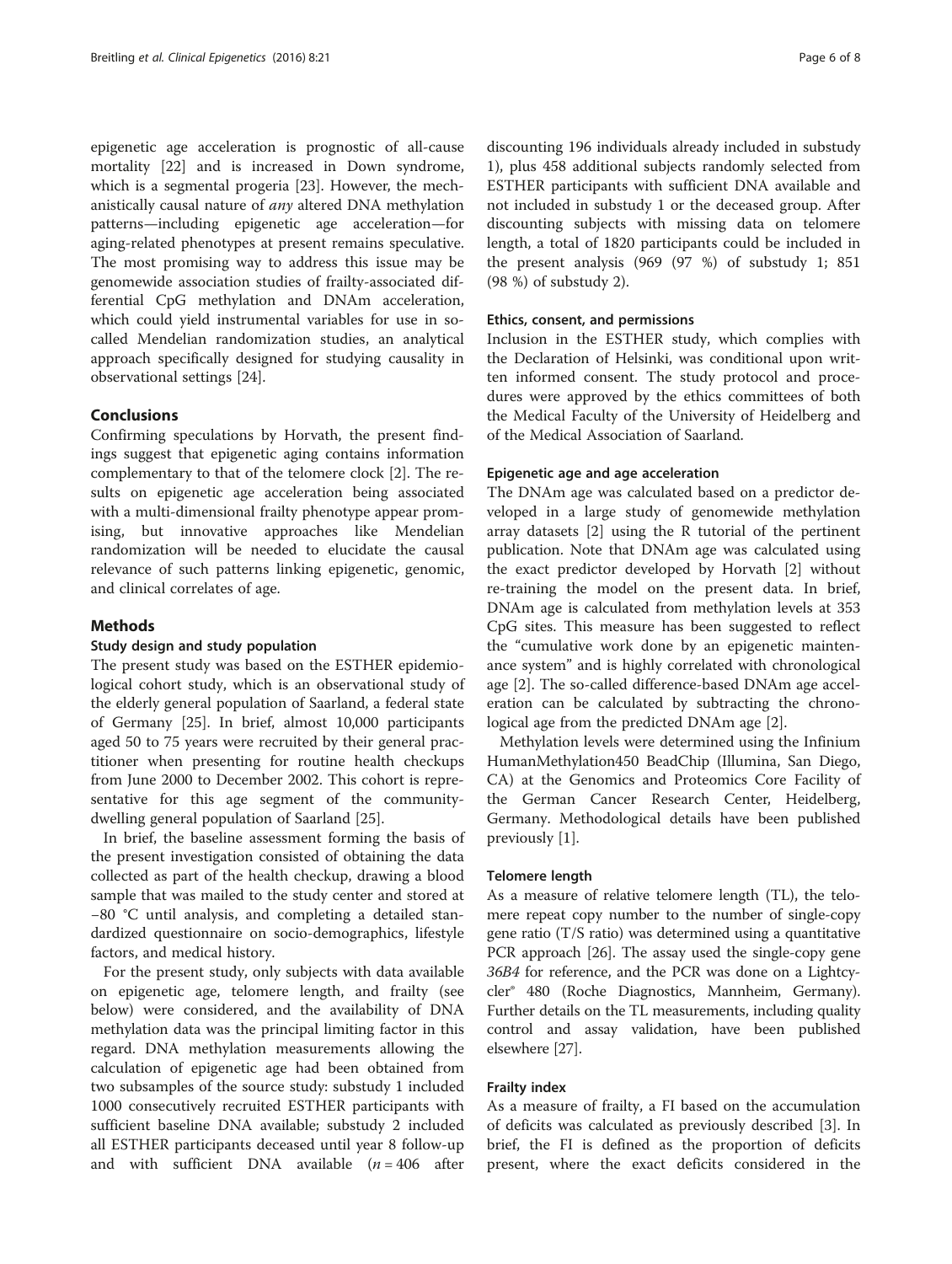<span id="page-6-0"></span>construction of the index depend on the available data [[13\]](#page--1-0). In the ESTHER study population, the FI was constructed following standard recommendations [[13\]](#page--1-0) and ultimately based on 34 deficits (i.e., one additional deficit increases this FI by 0.029 or 2.9 % points), including poor self-rated general health, history of various diseases (11 items: myocardial infarction, angina pectoris, heart failure, stroke, hypertension, hyperlipidemia, diabetes, cataract, glaucoma, gout, cancer), difficulties in the activities of daily living (16 items: "vigorous activities," "climbing several flights of stairs," "climbing one flight of stairs," "walking more than one mile," "walking several blocks," "walking one block," "moderate activities, such as moving a table, pushing a vacuum cleaner, bowling, or playing golf," "lifting or carrying groceries," "bathing or dressing yourself," "bending, kneeling or stooping," "limits in normal work or activities due to pain," "accomplished less work or activities due to impaired physical health," "limits in type of work or activities due to impaired physical health," "difficulties chewing hard food," "difficulties chewing meat," "short-term memory loss"), and various symptoms (six items: under-/overweight, pyrosis, shiver, insomnia, costiveness, aconuresis). Missing values in the variables needed for the frailty index calculation were dealt with by multiple imputation [\[3](#page--1-0)], and models including FI in the present analysis were based on 20 imputations combined by the SAS procedure MIANALYZE.

#### Statistical methods

The study population was first described with respect to the main analysis variables, major participant characteristics, and important covariables (smoking behavior (never, former, current), alcohol consumption (none, 1–19 (women) or  $1-39$  (men)  $g/d$ ,  $20+$  (women) and  $40+$  (men) g/d), history of cancer). Histograms were used to explore the distribution of DNAm age acceleration, TL, and FI. Subsequently, linear regression models predicting TL or FI from DNAm age acceleration were fitted with increasing adjustment sets: no covariables; age; age, sex; age, sex, and leukocyte subtype distributions (LD) estimated according to the Houseman method [\[28\]](#page--1-0) (main model). Random effects were included in the models to account for methylation array and telomere assay batch effects. Subsequently, the sensitivity of the main model results to additional adjustment for smoking, alcohol or history of cancer was studied. In addition, sex-specific estimates were examined. Finally, the potential interaction of telomere length and epigenetic age acceleration on frailty was examined by fitting linear regression models predicting FI from TL within tertiles of DNAm age acceleration. For this purpose, linear models including continuous TL, DNAm age acceleration tertiles, and the interaction of these two variables were analyzed; the categorization and

way of presentation as nested effects was chosen for the ease of interpretability.

The regression models were generally fit first to dataset 1 and dataset 2 separately and then to the combined dataset. Additional sensitivity analyses included the use of inverse sampling probability weights (i.e., adjustment for the oversampling of deceased subjects due to the case-cohort design of substudy 2) in the combined dataset models. Statistical significance was defined as  $p < 0.05$ . All data analyses were done using SAS 9.3.

#### Availability of data and materials

Data protection standards and assurances made as part of the informed consent procedure of ESTHER preclude the publication of the source data in publicly available repositories. However, individual data access may be granted within a framework of scientific cooperation.

## Additional file

[Additional file 1: Figure S1.](dx.doi.org/10.1186/s13148-016-0186-5) Distribution of main analysis variables. Shown are the histograms (overlay: fitted Normal distribution) of difference-based DNAm age acceleration (A, B), relative telomere length (C, D), and frailty index (E, F; based on one instance of the multiple imputation procedure). Left plots refer to dataset 1 (consecutively recruited subsample of source study;  $n = 969$ ), right plots to dataset 2 (case-cohort subsample of source study;  $n = 851$ ). (PDF 1818 kb)

#### Competing interests

The authors declare that they have no competing interests.

#### Authors' contributions

LPB conceived of the study question, analyzed data, and drafted the manuscript. KUS, LP, and BS participated in data analysis. BS and BH contributed to the coordination of the study. HB conducted the ESTHER study and contributed to all aspects of this work. All authors contributed to manuscript revision and read and approved the final manuscript.

#### Acknowledgements

Technical assistance by Jonathan Heiss, Ute Mons, and Utz Benscheid is gratefully acknowledged. The authors furthermore would like to acknowledge valuable contributions of Christa Stegmaier, Volker Herrmann, and Sonja Wolf (†) in recruitment of participants, data collection and processing, and of Katja Butterbach in processing of DNA samples. We thank the microarray unit of the DKFZ Genomics and Proteomics Core Facility, especially Matthias Schick, for processing the DNA with Illumina Human Methylation arrays and with qPCR. The ESTHER study was funded in part by grants from the Baden Württemberg Ministry of Science, Research and Arts, and the Federal Ministry of Education and Research.

#### Author details

<sup>1</sup>German Cancer Research Center (DKFZ), Division of Clinical Epidemiology and Aging Research, 69120 Heidelberg, Germany. <sup>2</sup>Epidemiological Cancer Registry of Saarland, Saarbrücken, Germany. <sup>3</sup>Network Aging Research, University of Heidelberg, Heidelberg, Germany.

#### Received: 12 November 2015 Accepted: 11 February 2016 Published online: 26 February 2016

#### References

1. Florath I, Butterbach K, Müller H, Bewerunge-Hudler M, Brenner H. Crosssectional and longitudinal changes in DNA methylation with age: an epigenome-wide analysis revealing over 60 novel age-associated CpG sites. Hum Mol Genet. 2014;23:1186.